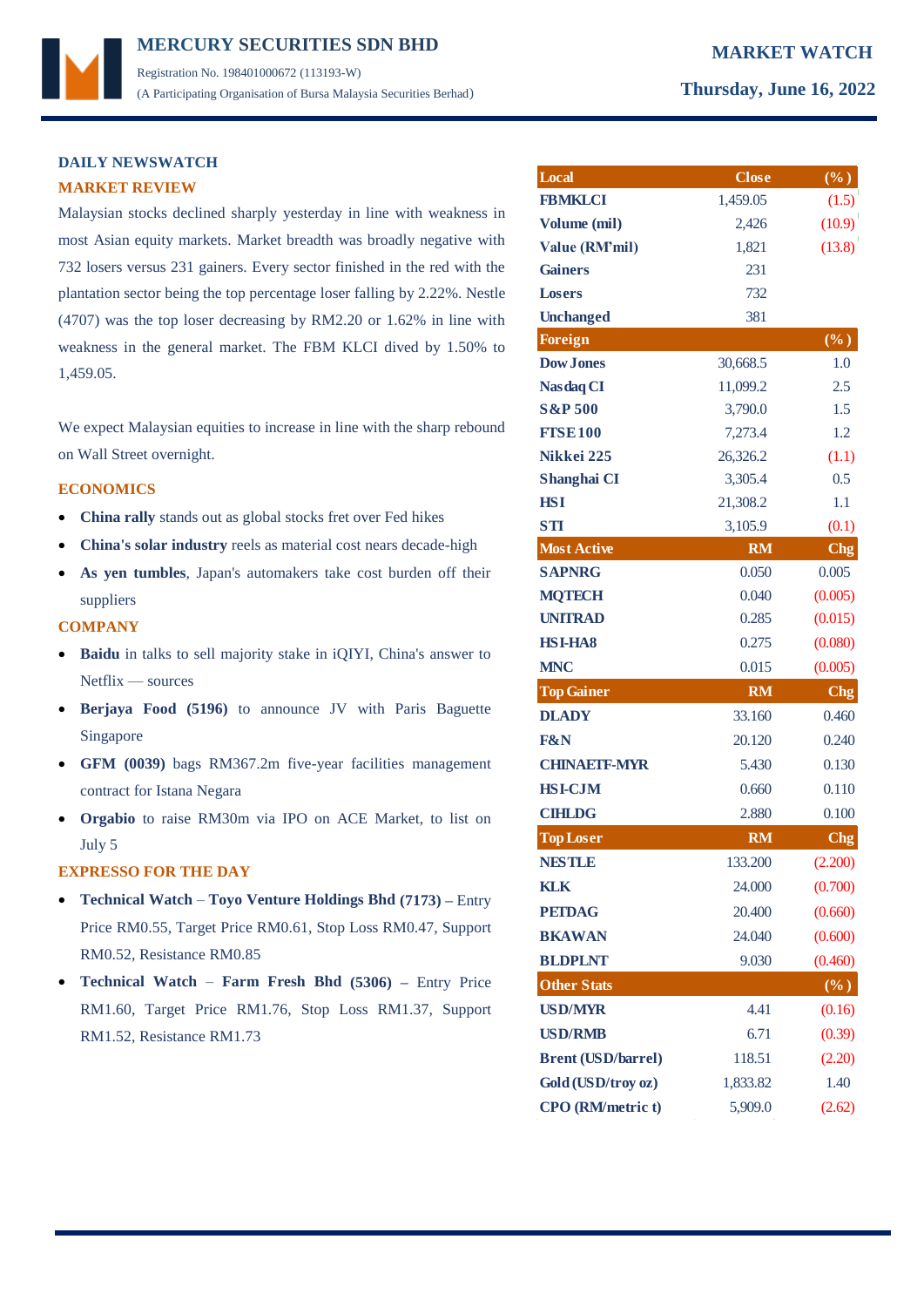

(A Participating Organisation of Bursa Malaysia Securities Berhad) **Thursday, June 16, 2022**

# **DAILY NEWSWATCH ECONOMICS**

**Chinese stocks rallied** to the highest in three months, extending their recent outperformance over global peers, as the country's growth-focused policy lures investors seeking a reprieve from the widespread market meltdown. (The Edge)

**The cost of a key material for solar panels in China** is nearing its highest level in a decade, squeezing profits even as companies ramp up production to meet the world's growing renewable power needs. (The Edge)

**For decades, Japan's powerful automakers had a playbook to deal with deflation**: press suppliers for lower prices on everything from seat belts to wire harnesses and promise volume. Now, with inflation biting around the world, Toyota Motor Corp, Nissan Motor Corp and others are shouldering more of the burden of soaring raw materials prices, or extending other help to hard-hit parts makers, executives say. (The Edge)

# **COMPANY**

**China's Internet search engine giant Baidu Inc** is in talks to sell its controlling stake in iQIYI Inc, China's answer to Netflix, in a deal that could value all of iQIYI at about US\$7 bn (about RM30.93 bn), two people with knowledge of the matter said. (The Edge)

**Berjaya Food Bhd (5196)**, which operates the Starbucks and Kenny Rogers' Roasters franchise in Malaysia, is set to announce a joint venture with international bakery operator Paris Baguette Singapore. (The Edge)

**GFM Services Bhd (0039)** has secured a letter of acceptance from the Public Works Department (JKR) to provide facilities management services for Istana Negara, Kuala Lumpur. In a statement on Wednesday (June 15), the group said the RM367.2m contract will span a period of five years from June 15, 2022 until June 14, 2027. (The Edge)

**ACE Market-bound instant beverage premix manufacturer Orgabio Holdings Bhd** is seeking to raise RM29.97m from its initial public offering for business expansion in its direct selling segment and export market after seeing strong demand for the past four years. (The Edge)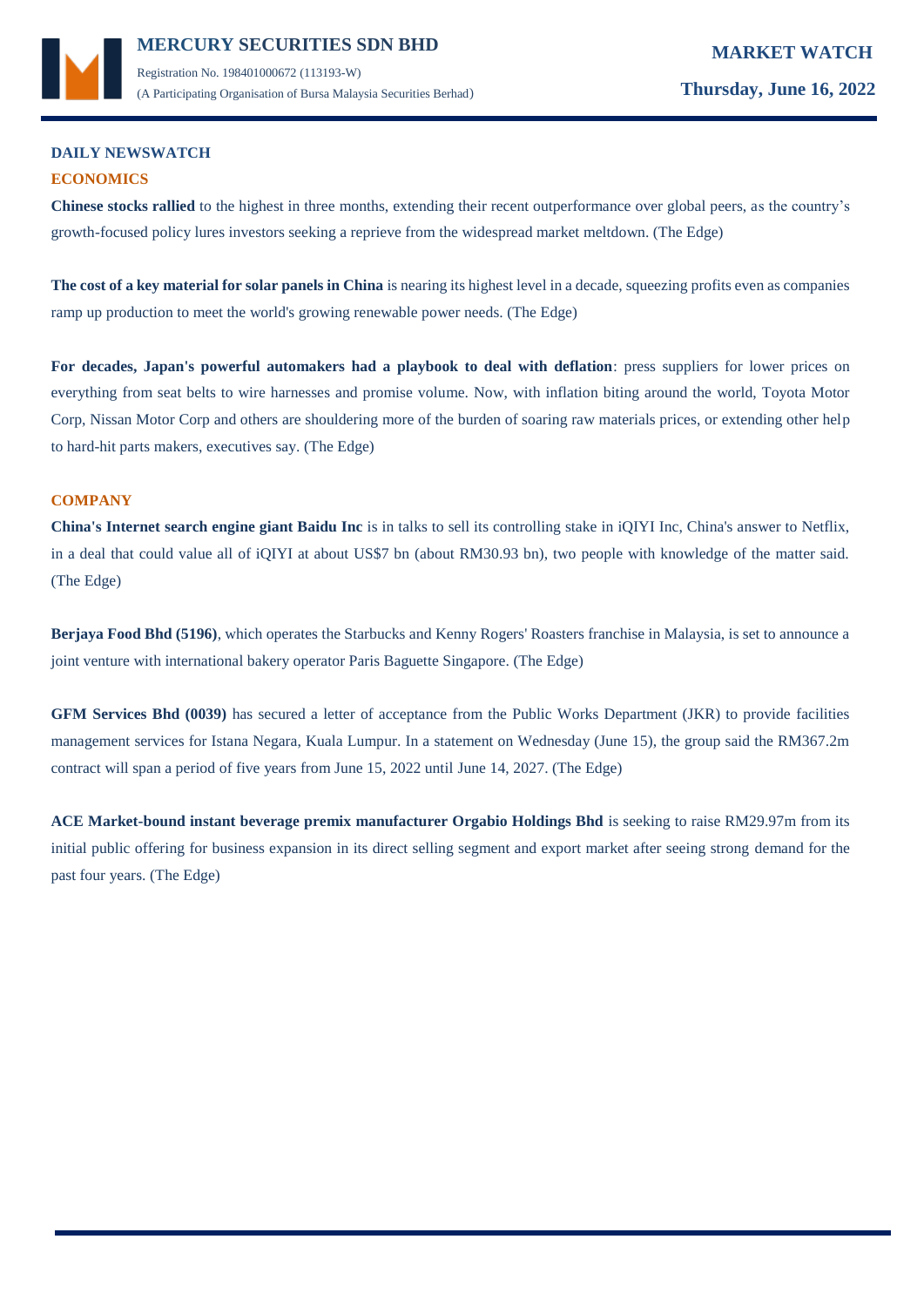Registration No. 198401000672 (113193-W) (A Participating Organisation of Bursa Malaysia Securities Berhad) **Thursday, June 16, 2022**

# **Toyo Ventures Holdings Bhd**

**Technical Watch - "BUY on Potential Reversal"**

**Bloomberg: TOYOVEN MK | KLSE Stock Code: 7173**

# **Main Market Industrial Products & Services Subsector – Chemicals**

**Current Price: RM0.55 Target Price: RM0.61**

Toyo Ventures Holdings Bhd is a Malaysia based investment holding company engaged in manufacturing business, and operation of power plant business. The group's two business segments are Manufacturing segment, which contributes majorly to the revenue of the company, and trading an

# **Investment Highlights**

On a downtrend, the stock is currently trading below the MA20. We think there is a potential reversal supported by a bullish marubozu, and a rising momentum on the stock  $(RSI > 40)$ .

With lower volatility as seen from a contracting bollinger band, we think that prices could potentially trade with lower downside risk moving forward. Trading within the 2SD, we project a 10% upside to the current price, expect EMA and SMA to crossover moving forward.





## **Fundamentals**

|                                                       | $2Y$ Avg $(x)$ | $5Y$ Avg $(x)$ | $10Y$ Avg $(x)$ |  |  |  |
|-------------------------------------------------------|----------------|----------------|-----------------|--|--|--|
| P/E                                                   | N/A            | N/A            | N/A             |  |  |  |
| P/B                                                   | 1.5            | 1.5            | 1.5             |  |  |  |
| P/CF                                                  | N/A            | N/A            | N/A             |  |  |  |
| P/S                                                   | 1.6            | 1.6            | 1.6             |  |  |  |
| $C_F$ $C$ central part chara $C$ $C$ class part chara |                |                |                 |  |  |  |

**\*\*\*** Shilow per share, S – Sales per share **Ronnie Tan** 

ronnie-tan@mersec.com.my

**Company Overview**

investment holding segment.

| <b>Entry Price</b>                | RM0.55                          |
|-----------------------------------|---------------------------------|
| Market Cap (m)                    | RM58.9                          |
| 52w high                          | <b>RM2.98</b>                   |
| 52w low                           | <b>RM0.42</b>                   |
| <b>Stop Loss</b>                  | <b>RM0.47</b>                   |
| <b>Immediate Support</b>          | <b>RM0.52</b>                   |
| <b>Immediate Resistance</b>       | RM0.85 (Previous high)          |
| Moving Average (EMA)              | <b>Bearish</b>                  |
| Moving Average (SMA)              | Bearish                         |
| <b>Bollinger Bands (Long Run)</b> | Less volatile over the long run |
| <b>RSI</b>                        | <b>Rising Momentum</b>          |
| Volume (4-Weeks Average)          | 56,215.8                        |
|                                   |                                 |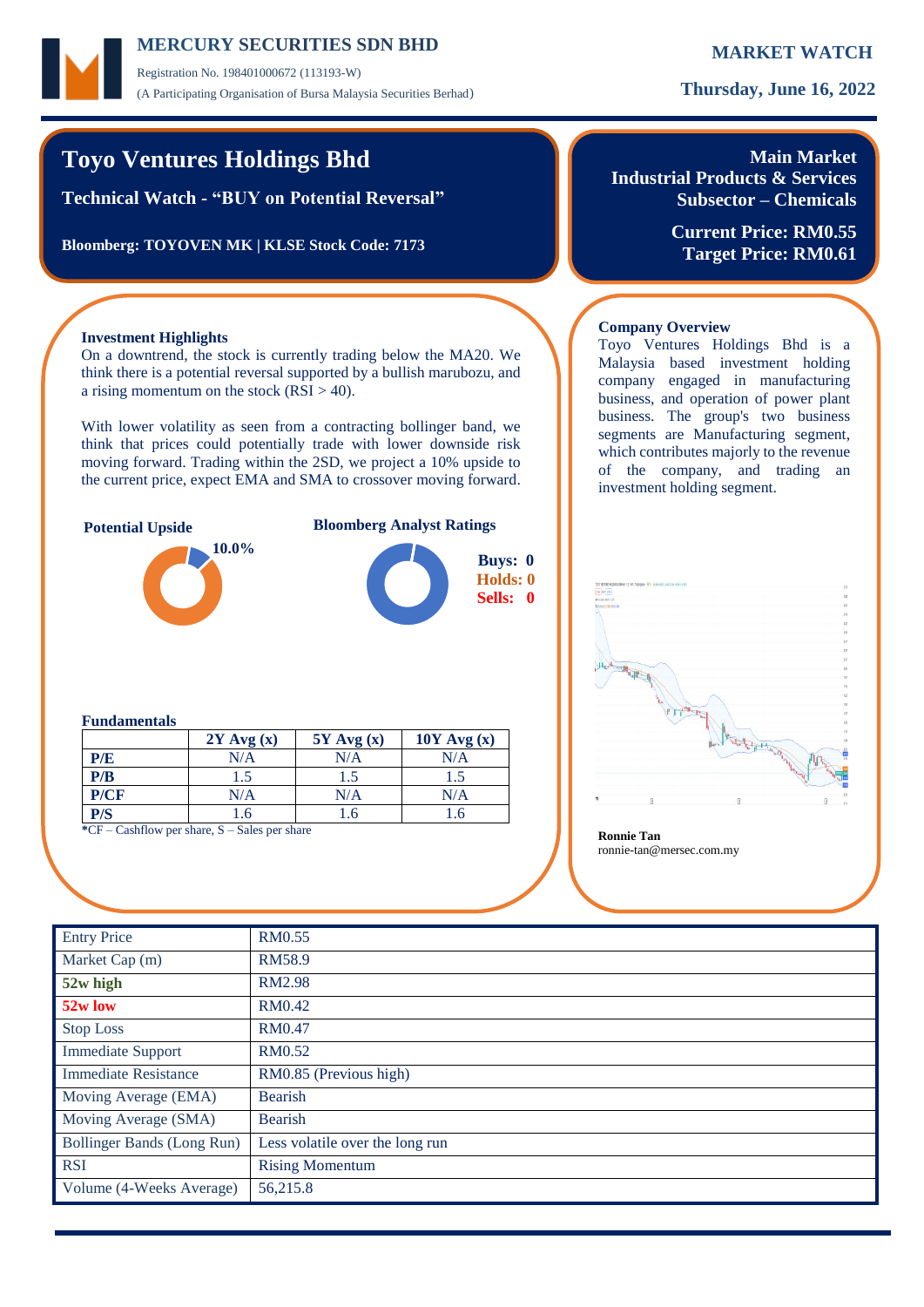Registration No. 198401000672 (113193-W) (A Participating Organisation of Bursa Malaysia Securities Berhad) **Thursday, June 16, 2022**

# **Farm Fresh Berhad**

**Technical Watch - "BUY on Potential Reversal"**

**Bloomberg: FFB MK | KLSE Stock Code: 5306**

# **Main Market**

**Consumer Products & Services Subsector – Food & Beverages**

Farm Fresh Berhad provides dairy products. The Company offers a wide variety of milk and flavored yogurt. Farm Fresh serves customers in

**Company Overview**

Malaysia.

**Current Price: RM1.60 Target Price: RM1.76**

# **Investment Highlights**

On a downtrend, the stock is currently trading below the MA20. We think that there is a potential reversal supported by a morning star coupled with a rising momentum on the stock  $(RSI > 40)$ .

With higher volatility as seen from an expanding bollinger band, we think that prices could potentially trade with higher downside risk. Trading within 2SD, we project a 10% upside to the current price, expect EMA and SMA to crossover moving forward.



# **Potential Upside Bloomberg Analyst Ratings**



# ronnie-tan@mersec.com.my

## **Fundamentals**

|      | $2Y$ Avg $(x)$ | $5Y$ Avg $(x)$ | $10Y$ Avg $(x)$ |
|------|----------------|----------------|-----------------|
| P/E  | 44.0           | 44.0           | 44.0            |
| P/BV | 6.2            | 6.2            | 6.2             |
| P/CF | 72.7           | 72.7           | 72.7            |
| P/S  | 6.0            | 6.0            | 6.0             |

**\***CF – Cashflow per share, S – Sales per share **Ronnie Tan**

| <b>Entry Price</b>          | <b>RM1.60</b>                   |
|-----------------------------|---------------------------------|
| Market Cap (m)              | RM2,972.7                       |
| 52w high                    | RM1.86                          |
| 52w low                     | <b>RM1.50</b>                   |
| <b>Stop Loss</b>            | RM1.37                          |
| <b>Immediate Support</b>    | RM1.52                          |
| <b>Immediate Resistance</b> | RM1.73 (Previous high)          |
| Moving Average (EMA)        | <b>Bearish</b>                  |
| Moving Average (SMA)        | <b>Bearish</b>                  |
| Bollinger Bands (Long Run)  | More volatile over the long run |
| <b>RSI</b>                  | <b>Rising Momentum</b>          |
| Volume (4-Weeks Average)    | N/A                             |
|                             |                                 |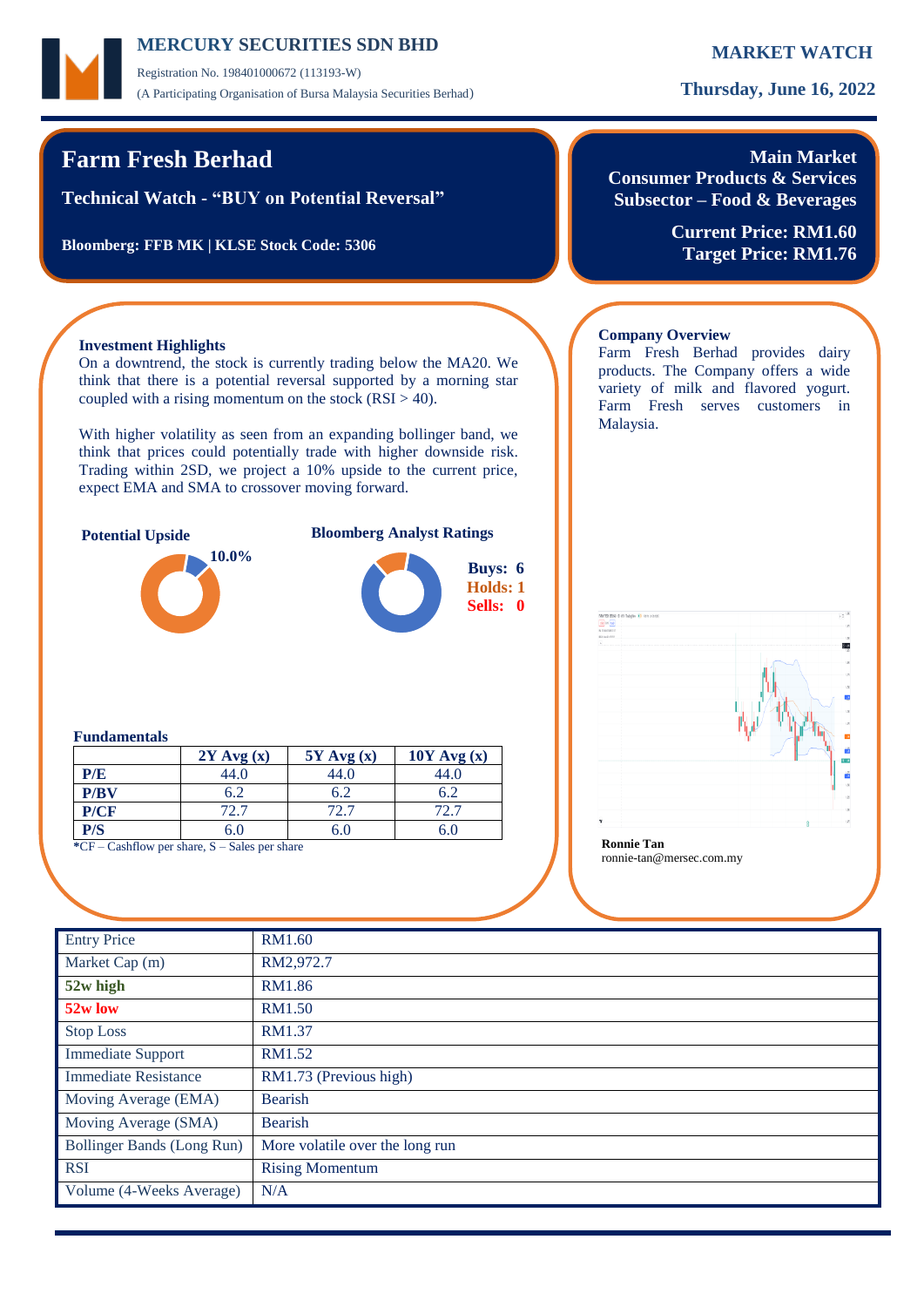

Registration No. 198401000672 (113193-W) (A Participating Organisation of Bursa Malaysia Securities Berhad) **Thursday, June 16, 2022**

# **TECHNICAL ANALYSIS SCOREBOARD**

| Recommendation<br><b>Date</b> | <b>Stock</b>   | Code | <b>Entry</b><br>(RM) | Prev<br><b>Close</b><br>(RM) | <b>Stop</b><br><b>Loss</b><br>(RM) | <b>TP</b><br>(RM) | Day<br><b>Change</b><br>(%) | Gain/<br><b>Loss</b><br>from TP<br>(%) | <b>Remark</b>            |
|-------------------------------|----------------|------|----------------------|------------------------------|------------------------------------|-------------------|-----------------------------|----------------------------------------|--------------------------|
| 18/5/2022                     | Sapura         | 5218 | 0.070                | 0.045                        | 0.060                              | 0.080             | 0.0                         | $-35.7$                                | TP Achieved              |
| 18/5/2022                     | Dsonic         | 5216 | 0.570                | 0.500                        | 0.490                              | 0.630             | $-3.8$                      | $-12.3$                                |                          |
| 19/5/2022                     | GentingBhd     | 3182 | 4.620                | 4.670                        | 3.950                              | 5.080             | $-1.7$                      | 1.1                                    |                          |
| 19/5/2022                     | Penta          | 7160 | 3.690                | 3.610                        | 3.150                              | 4.060             | $-0.3$                      | $-2.2$                                 |                          |
| 20/5/2022                     | GentingBhd     | 3182 | 4.880                | 4.670                        | 4.650                              | 5.350             | $-1.7$                      | $-4.3$                                 |                          |
| 20/5/2022                     | Hengyuan       | 4324 | 7.230                | 5.020                        | 6.180                              | 7.950             | $-7.9$                      | $-30.6$                                | SL Triggered             |
| 23/5/2022                     | Caely          | 7154 | 0.410                | 0.425                        | 0.350                              | 0.450             | 14.9                        | 3.7                                    |                          |
| 23/5/2022                     | Flbhd          | 5197 | 1.520                | 1.250                        | 1.300                              | 1.670             | $-2.3$                      | $-17.8$                                | <b>SL Triggered</b>      |
| 24/5/2022                     | GentingBhd     | 3182 | 4.900                | 4.670                        | 4.190                              | 5.390             | $-1.7$                      | $-4.7$                                 |                          |
| 24/5/2022                     | <b>GOB</b>     | 1147 | 0.310                | 0.305                        | 0.260                              | 0.340             | 7.0                         | $-1.6$                                 | <b>SL Triggered</b>      |
| 25/5/2022                     | Tambun         | 5191 | 1.020                | 0.860                        | 0.870                              | 1.120             | $-1.1$                      | $-15.7$                                | SL Triggered             |
| 25/5/2022                     | <b>SCGM</b>    | 7247 | 2.400                | 2.290                        | 2.050                              | 2.640             | $-0.4$                      | $-4.6$                                 | ÷                        |
| 26/5/2022                     | Genetec        | 0104 | 2.390                | 2.070                        | 2.040                              | 2.630             | $-3.7$                      | $-13.4$                                |                          |
| 26/5/2022                     | <b>Bumi</b>    | 5210 | 0.440                | 0.420                        | 0.380                              | 0.480             | 0.0                         | $-4.5$                                 |                          |
| 27/5/2022                     | Choobee        | 5797 | 2.360                | 2.000                        | 2.020                              | 2.600             | $-1.5$                      | $-15.3$                                | $\overline{\phantom{a}}$ |
| 27/5/2022                     | <b>EPMB</b>    | 7773 | 1.100                | 0.970                        | 0.940                              | 1.210             | $-1.5$                      | $-11.8$                                | $\overline{\phantom{a}}$ |
| 30/5/2022                     | Jag            | 0024 | 0.390                | 0.350                        | 0.320                              | 0.430             | 0.0                         | $-10.3$                                | ۰                        |
| 30/5/2022                     | Padini         | 7052 | 3.200                | 3.300                        | 2.800                              | 3.520             | 0.0                         | 3.1                                    | $\overline{\phantom{a}}$ |
| 31/5/2022                     | Hexind         | 0161 | 0.320                | 0.345                        | 0.270                              | 0.350             | $-1.4$                      | 7.8                                    | $\overline{\phantom{a}}$ |
| 31/5/2022                     | <b>Myeg</b>    | 0138 | 0.890                | 0.865                        | 0.760                              | 0.980             | $-1.7$                      | $-2.8$                                 | $\overline{\phantom{a}}$ |
| 1/6/2022                      | PIE            | 7095 | 3.050                | 3.150                        | 2.610                              | 3.360             | $-2.5$                      | 3.3                                    | ۰                        |
| 1/6/2022                      | Hextar         | 5151 | 1.670                | 1.570                        | 1.430                              | 1.840             | $-0.6$                      | $-6.0$                                 | $\blacksquare$           |
| 2/6/2022                      | GentingBhd     | 3182 | 5.200                | 4.670                        | 4.450                              | 5.720             | $-1.7$                      | $-10.2$                                | ۰                        |
| 2/6/2022                      | Scientex       | 4731 | 3.710                | 3.560                        | 3.170                              | 4.080             | 0.3                         | $-4.0$                                 |                          |
| 3/6/2022                      | Guan           | 5102 | 2.610                | 2.540                        | 2.219                              | 2.880             | $-0.4$                      | $-2.7$                                 |                          |
| 3/6/2022                      | Inari          | 0166 | 2.810                | 2.620                        | 2.400                              | 3.090             | $-0.7$                      | $-6.8$                                 |                          |
| 7/6/2022                      | Sedania        | 0178 | 0.460                | 0.415                        | 0.390                              | 0.500             | $-6.7$                      | $-9.8$                                 |                          |
| 7/6/2022                      | Jtiasa         | 4383 | 0.760                | 0.670                        | 0.650                              | 0.830             | $-4.3$                      | $-11.8$                                |                          |
| 8/6/2022                      | <b>AEON</b>    | 6599 | 1.530                | 1.430                        | 1.310                              | 1.680             | $-2.7$                      | $-6.5$                                 |                          |
| 8/6/2022                      | Bonia          | 9288 | 2.700                | 2.520                        | 2.310                              | 2.870             | $-1.9$                      | $-6.7$                                 |                          |
| 9/6/2022                      | F&N            | 3689 | 22.550               | 19.980                       | 17.530                             | 20.500            | 0.5                         | $-11.4$                                |                          |
| 9/6/2022                      | PIE            | 7095 | 3.700                | 3.150                        | 2.870                              | 3.360             | $-2.5$                      | $-14.9$                                |                          |
| 10/6/2022                     | Westports      | 5246 | 3.650                | 3.490                        | 3.120                              | 4.020             | $-0.6$                      | $-4.4$                                 |                          |
| 10/6/2022                     | <b>KFIMA</b>   | 6491 | 2.810                | 2.540                        | 2.400                              | 3.090             | $-2.3$                      | $-9.6$                                 |                          |
| 13/6/2022                     | <b>DUFU</b>    | 7233 | 2.860                | 2.720                        | 2.450                              | 3.150             | $-2.9$                      | $-4.9$                                 |                          |
| 13/6/2022                     | <b>MISC</b>    | 3816 | 7.150                | 7.090                        | 6.110                              | 7.870             | $-0.8$                      | $-0.8$                                 |                          |
| 14/6/2022                     | PublicBank     | 1295 | 4.480                | 4.480                        | 3.830                              | 4.930             | $-0.7$                      | 0.0                                    |                          |
| 14/6/2022                     | <b>IOICORP</b> | 1961 | 4.060                | 4.090                        | 3.470                              | 4.470             | $-0.5$                      | 0.7                                    |                          |
| 15/6/2022                     | ToyoVen        | 7173 | 0.550                | 0.545                        | 0.470                              | 0.610             | 19.8                        | $-0.9$                                 |                          |
| 15/6/2022                     | FarmFresh      | 5306 | 1.600                | 1.590                        | 1.370                              | 1.760             | 3.2                         | $-0.6$                                 |                          |
| *TP=Target Price              |                |      |                      |                              |                                    |                   |                             |                                        |                          |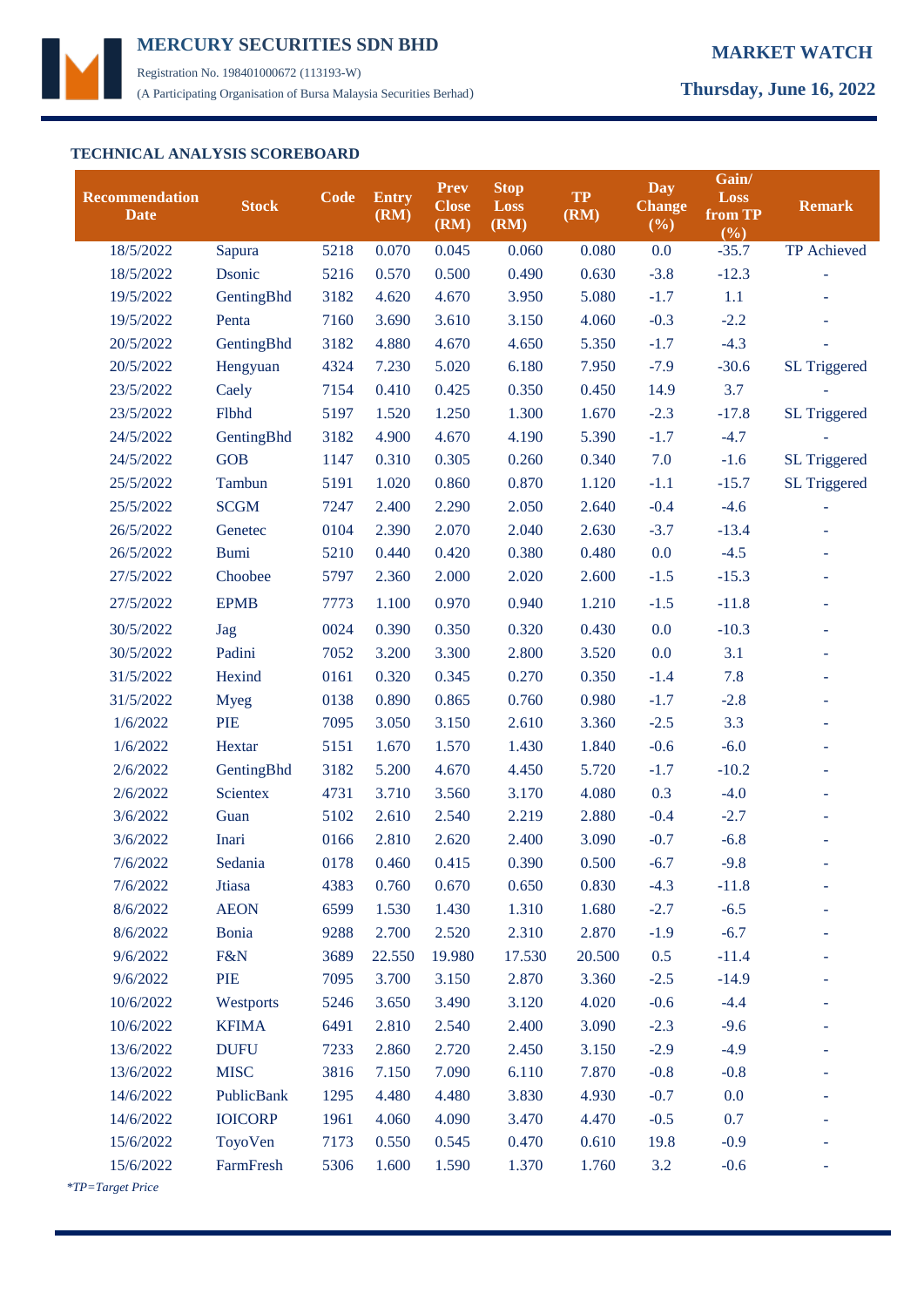Registration No. 198401000672 (113193-W) (A Participating Organisation of Bursa Malaysia Securities Berhad) **Thursday, June 16, 2022**

## **STOCK SELECTION BASED ON DIVIDEND YIELD**

| <b>Company</b>                        | <b>Sector</b>     | <b>Price</b><br><b>RM</b> | <b>Dividend / Share</b><br><b>RM</b> | <b>Dividend Yield</b><br>$(\%)$ |
|---------------------------------------|-------------------|---------------------------|--------------------------------------|---------------------------------|
| <b>AmFirst REIT</b>                   | <b>REIT</b>       | 0.385                     | 0.04                                 | 10.0                            |
| <b>SHL Consolidated Bhd</b>           | Property          | 1.900                     | 0.18                                 | 9.5                             |
| <b>British American Tobacco Malay</b> | Consumer          | 11.680                    | 0.89                                 | 7.7                             |
| Pharmaniaga Bhd                       | Consumer          | 0.610                     | 0.05                                 | 7.5                             |
| <b>UOA REIT</b>                       | <b>REIT</b>       | 1.170                     | 0.09                                 | 7.4                             |
| Al-'Aqar Healthcare REIT              | <b>REIT</b>       | 1.210                     | 0.09                                 | 7.2                             |
| Amanahraya REIT                       | <b>REIT</b>       | 0.635                     | 0.04                                 | 7.0                             |
| Uchi Technologies Bhd                 | <b>Industrial</b> | 3.040                     | 0.20                                 | 6.6                             |
| Malayan Banking Bhd                   | Finance           | 8.630                     | 0.56                                 | 6.5                             |
| Tambun Indah Land Bhd                 | Property          | 0.860                     | 0.05                                 | 6.2                             |
| Capitaland Malaysia Trust             | <b>REIT</b>       | 0.560                     | 0.03                                 | 6.1                             |
| Magnum Bhd                            | Consumer          | 1.680                     | 0.10                                 | 6.1                             |
| Malaysia Building Society Bhd         | Finance           | 0.580                     | 0.04                                 | 6.0                             |
| Matrix Concepts Holdings Bhd          | Property          | 2.390                     | 0.14                                 | 6.0                             |
| Hong Leong Industries Bhd             | <b>Industrial</b> | 8.800                     | 0.52                                 | 5.9                             |

*Source: Bloomberg*

*User guide: Mercury Securities compile a list of dividend stocks for conservative long term passive investors looking for regular income while keeping the investment intact.*

*Methodology: The list below is made up of stocks that pay high dividend (Estimate dividend yield >4%) and paying dividend consistently (Paid dividend for the last 3 years*)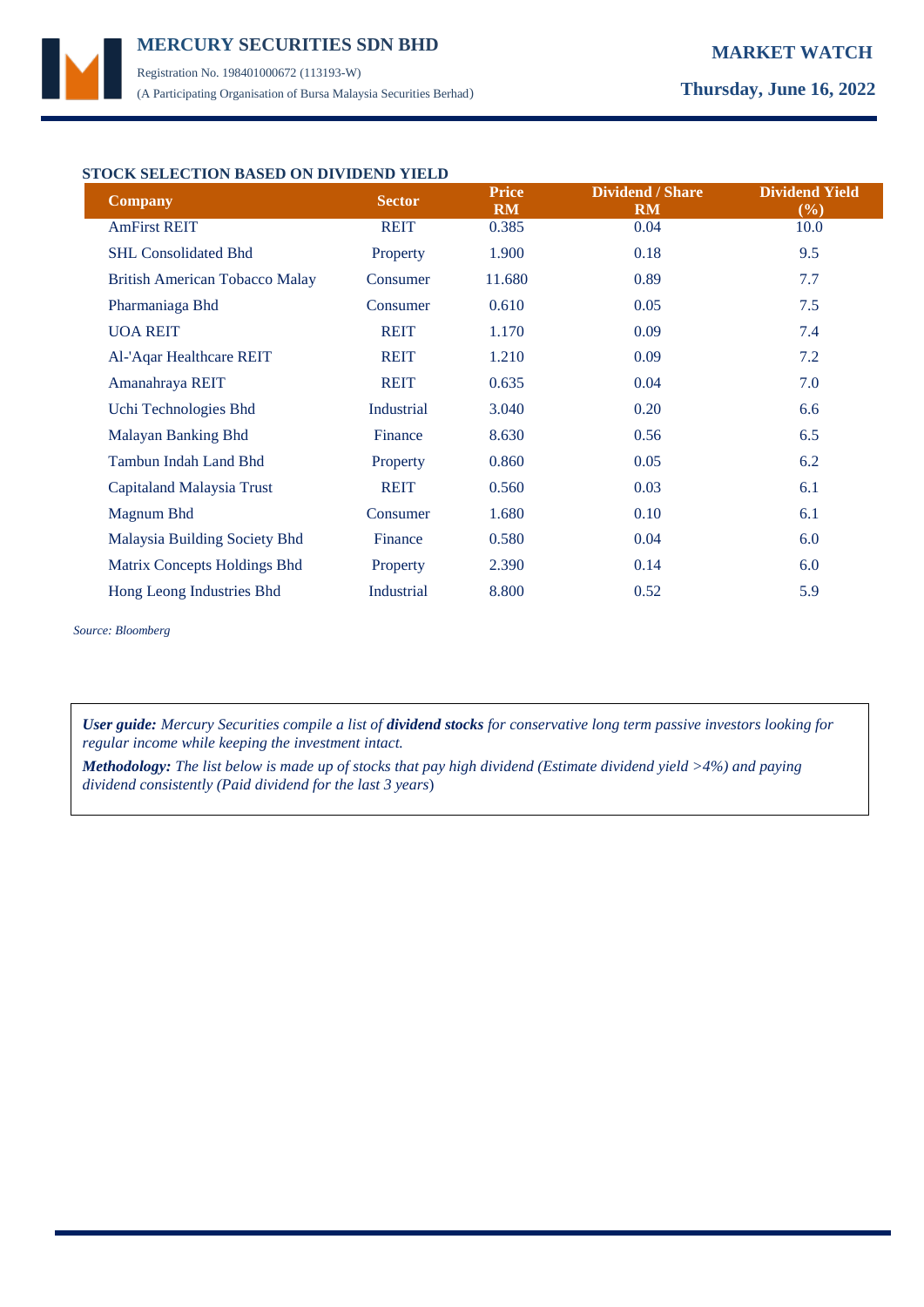

## **SECTORIAL VALUATION**

The chart below depicts the performance of the respective KLCI sectors over a five-year period including the current and forward P/E. The sector's performance is ranked against each other based on absolute returns for that particular year. The user can track the historical performance of respective sectors and notice that the technology sector is the best performing sector over a five-year period between 2016 and 2020 with a compound annual growth rate. The user will also be able to identify sector value based on the current P/E and the corresponding 5-year high, low and average P/E. For example, finance sector PE is currently at 11.4 times against 5-year average P/E of 12.2 times, suggesting financials valuation is in line with the average of 12.2 times.

| <b>Index</b>     | <b>Return</b><br>(%) | <b>Valuation P/E</b><br>(X) |                          |                |              |      |
|------------------|----------------------|-----------------------------|--------------------------|----------------|--------------|------|
|                  | <b>YTD</b>           | 5 - Years                   |                          | <b>Current</b> | $1 Yr - Fwd$ |      |
| <b>KLCI</b>      | (6.8)                | <b>High</b><br>21.3         | Low<br>14.6              | Avg<br>17.4    | 14.6         | 12.6 |
| Finance          | 4.0                  | 13.0                        | 11.5                     | 12.4           | 12.4         | 9.7  |
| Property         | (8.6)                | 13.8                        | 11.2                     | 12.3           | 12.5         | 9.8  |
| Plantation       | 12.7                 | 94.6                        | 9.5                      | 43.4           | 9.5          | 13.7 |
| Consumer         | (3.2)                | 25.6                        | 11.7                     | 21.4           | 11.7         | 16.6 |
| Technology       | (34.5)               | 29.8                        | 19.1                     | 24.1           | 21.4         | 20.2 |
| Construction     | (0.5)                | 22.2                        | 14.4                     | 18.0           | 14.4         | 11.1 |
| Energy           | 6.0                  | $\equiv$                    | ÷                        | ۰              | 10.7         | 9.4  |
| Health care      | (27.3)               | 52.6                        | 8.7                      | 30.6           | 8.7          | 21.6 |
| Ind Prod         | (7.6)                | 38.6                        | 10.3                     | 23.7           | 10.3         | 11.2 |
| <b>REIT</b>      | 1.4                  | ٠                           | ÷                        | ٠              | 27.4         | 16.1 |
| Telco            | (13.2)               | 25.1                        | 21.9                     | 23.5           | 21.9         | 16.3 |
| Transportations  | (5.1)                | $\overline{\phantom{a}}$    | $\overline{\phantom{a}}$ | ٠              | ۰            | 15.9 |
| <b>Utilities</b> | (4.6)                | $\overline{\phantom{a}}$    |                          | $\overline{a}$ | 14.4         | 12.3 |

 *Source: Bloomberg*